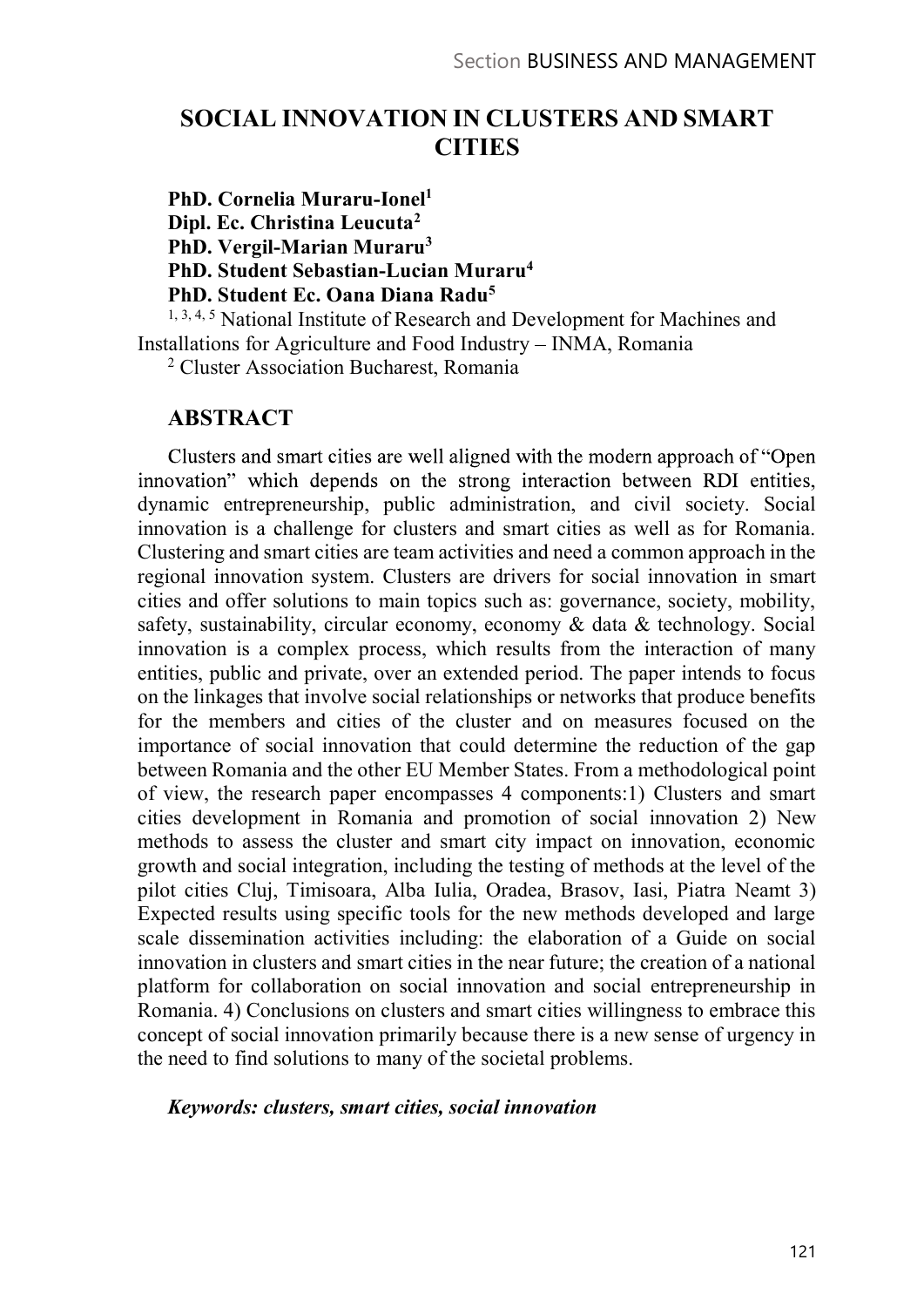# INTRODUCTION

The social innovation in clusters and smart cities is a novelty for Romania as well as for many other countries. Social innovation is a worldwide phenomenon driven by globalization with its main goal to create social change. The growth of social innovation, both in Romania and internationally, has been significant over the last few years, during which time there has been considerable evolution in the concept and a widening of its application. The more appropriate definition of social innovation within clusters and smart cities could be that of Stanford University (2008) "A social innovation can be a new product, production process, or technology (much like innovation in general), but it can also be a principle, an idea, a new organization, a social movement, a new method, an intervention, or some combination of them [1].

Clusters could promote and support social innovations as products and services. The European Cluster Observatory identified around 3043 clusters with up to 40% of the European workforce employed by companies in such clusters. Employees in strong clusters earn on average 3% higher wages than their colleagues in the same industries but located outside of clusters. This reflects the higher productivity that companies can achieve in clusters [2]. Clusters and smart cities are important components of the European Open Innovation System, where all stakeholders need to be involved and create seamless interaction and mash-up for ideas in innovation eco-systems. Open Innovation 2.0 is a new paradigm based on a Quadruple Helix Model where industry, R&D entities, public administration and civil participants work together to co-create the future and drive structural changes far beyond the scope of what anyone organization or person could do alone. There is much that needs to be done to properly establish Open Innovation 2.0 in Europe. There are 5 key elements in the new Open Innovation process: networking; collaboration; dynamic entrepreneurship; research & development; proactive intellectual property management.

**Smart City** is defined by different people in different ways. A "Smart City" is a city seeking to address public issues via ICT-based solutions on the basis of a multi-stakeholder, municipally based partnership" [3]. People make a city smart. The primary goals of the Smart city include offering digital means for supporting social needs in all daily transactions. It is important to understand that the objective of Smart City is to provide basic infrastructure and give a decent quality of life to city residents through a clean and sustainable environment and application of "Smart" solutions.

"When we talk about the smart city, we are definitely talking about social innovation, and so the importance of collaborative networks, partnerships, a community development and citizen participation" [4]. According to Deakin and Al Wear (2011) [5], there are four factors that contribute to the definition of a smart city:

1. "The application of a wide range of electronic and digital technologies to communities and cities;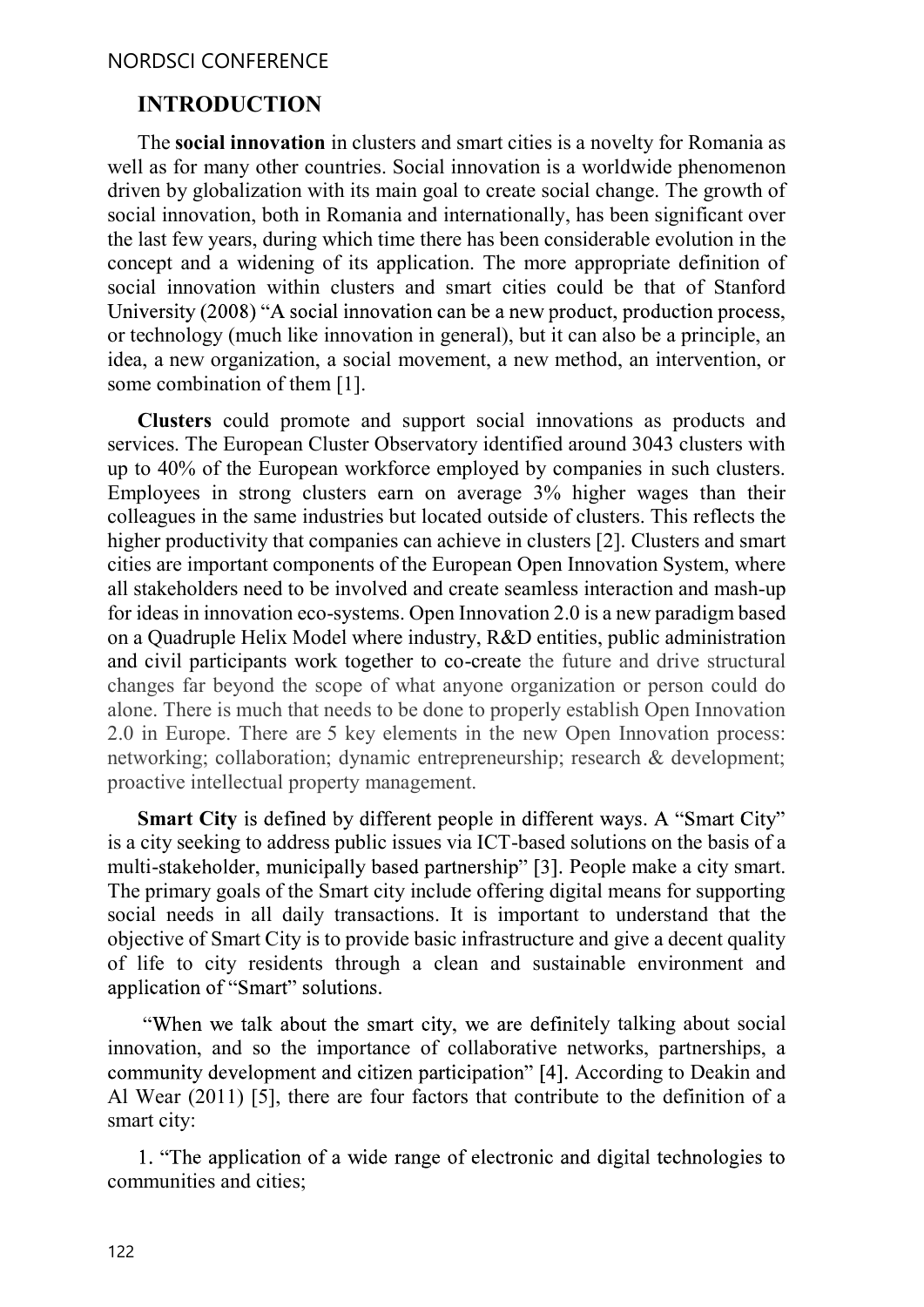2. The use of ICT to transform life and working environments within the region;

3. The embedding of such Information and Communications Technologies (ICTs) in government systems;

4. The territorialisation of practices that brings ICTs and people together to enhance the innovation and knowledge that they offer."<br>At the beginning of 2015, the European Economic and Social Committee

(EESC) adopted a document that sets the basis for a new development and support strategy for Smart City projects, called "Intelligent Cities as the engine of a new industrial policy in Europe"[6].

The study of the World Bank "Magnet cities-Migration and Commuting in Romania" published in 2017 [7] shows that the large, medium and small secondary cities (outside the capital of Bucharest) are like innovation hubs where the local administration's vision emphasized on raising the quality of people's lives, attracting investments and tourists, ICT and mobility oriented as well as on integration the sustainability as the main topic.

The paper intends to focus on the **objectives** related to the innovative capacity of these clusters and smart cities of linkages that involve social relationships or networks that produce benefits for the cluster members and local communities, on important tools and measures to increase social innovation in clusters and cities to become models of good practices for other clusters and cities, on social awareness within clusters and cities to reduce the gap between Romania and other countries as well as on fostering the cross-sectoral cooperation.

The main barriers that exist now are related to the followings:

An insufficient expertise regarding support for social innovation within clusters and smart cities;

An insufficient cooperation and networking between stakeholders of clusters and smart cities on the dimensions of social innovation;

A fragmented knowledge transfer on best practices in this field from abroad to Romania;

A clear lack of exploitation of innovative solutions to address the social challenges within clusters and smart cities;

The traditional concepts and models of innovation are not adequate to understand socially driven innovation;

 $\blacksquare$ A lack of financing and competences on social innovation, clusters and smart cities;

Miss of the appropriate methodology to evaluate the social innovation performances in clusters and smart cities.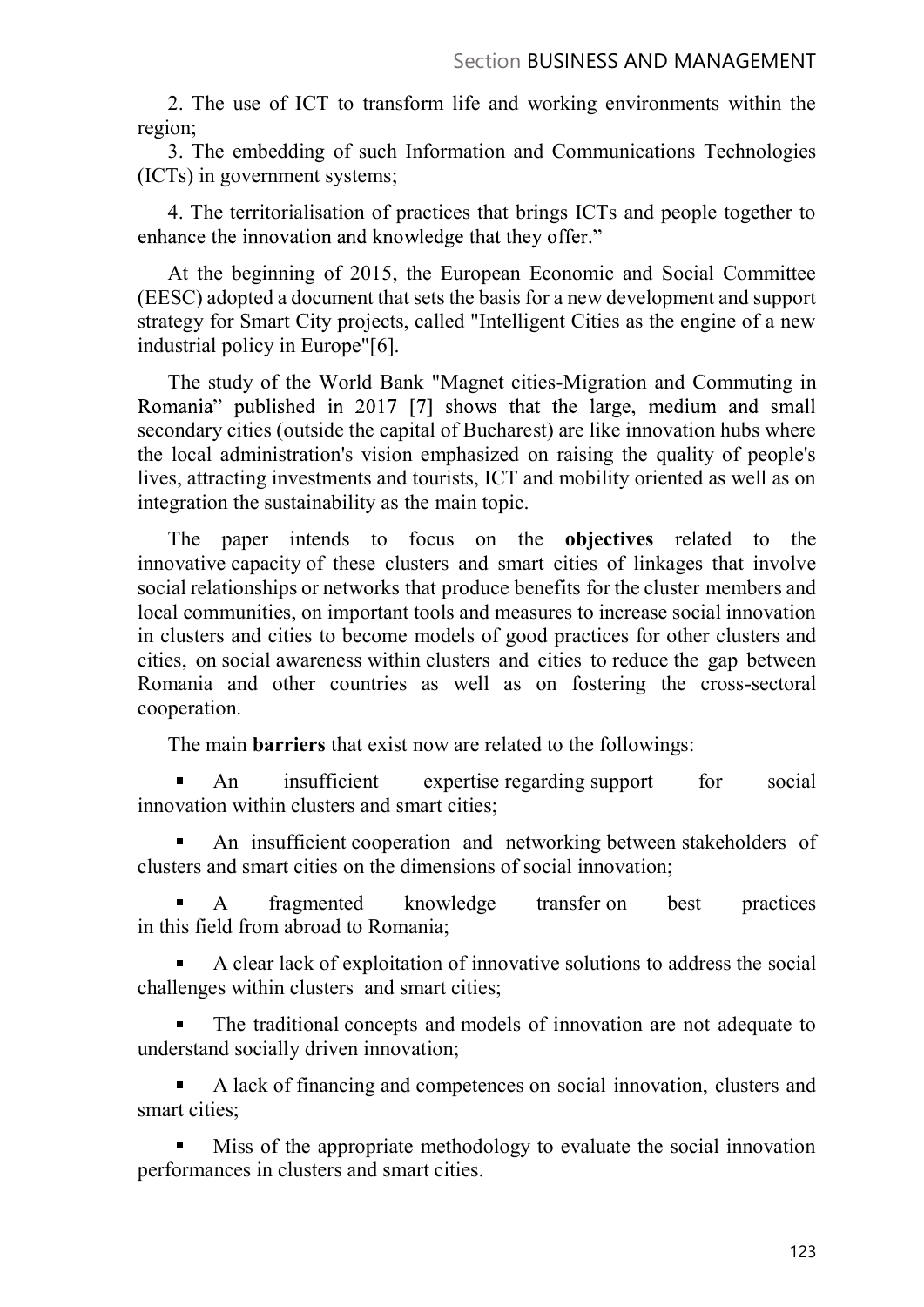#### CLUSTERS AND SMART CITIES DEVELOPMENT IN ROMANIA AND PROMOTION OF SOCIAL INNOVATION

Innovation is the driver of clusters and cities. *Entrepreneurship* is key to the success of the urban economy and a source of local improvement. It is not only about job creation, but also about enhancing upward mobility and increasing citizens' self-confidence so that they become active agents of development. The city leaders can boost entrepreneurship and create innovation ecosystems providing a framework for sustainable growth. Innovation ecosystems are similar to clusters but do not have the same focus on specific sets of related industries. They tend to encompass all activities in a given location (a city or a region) that are connected to innovation.

In Romania, there are 320 cities but the Romanian clusters that are working on a smart city sector are few and located around the larger cities such Cluj Napoca, Bucharest, Brasov, Iasi, Timisoara, Craiova, Constanta, Galati (i.e. Cluj IT Cluster develops the strategy for Oradea-the first smart city in Romania and for Sibiu that is part of the pilot project of research and innovation Smart City; Cluster for Innovation and Technology Brasov develops smart mobility in the city of Brasov etc). In this context for developing a Smart City, the focus has to be on people. However, too often the focus on people is neglected. The engagement of people in a city requires to  $-$  a) build an enabling environment for the public to voice their views and thoughts; b) develop public awareness through sharing and providing access to information; c) identify talents available within the city to provide and implement solutions; and d) form teams to guide, assist, and monitor implementation.

Awareness about smart solutions plays a crucial role in developing true smart citizens. In this regard, the city authorities cannot ignore to take efforts to raise citizen awareness on the efficient usage of the smart solutions and services in which substantial investments are made. This requires first, education for mindset change of the people, good governance, and enforcement of the law where there is any infringement. To build and implement smart cities successfully, we need to have in-depth insights on the actual needs of citizens of a city and build solutions that are feasible, workable and sustainable in that city. The traditional Smart city model includes separate subject areas or municipal government spheres: transport, healthcare, education, safety, municipal services, environment, the involvement of citizens  $[8]$ . The model is oriented on stakeholders – the great number of government agencies, state and business organizations. The city authority`s goal is to identify all the stakeholders, determine their roles, responsibilities and possibilities, but many stakeholders remain forgotten.

Small and medium-sized enterprises (SMEs) are the weakest part of the national innovation system as demonstrated by a very small share of innovative SME's. In 2016, 34,26 % of the Romanian SMEs have allocated no resources for innovation activities, while 0,63%% of the enterprises have directed more than 76% of the total investments towards innovation [9]. Romania is ranked 62 out of 138 countries for business sophistication in the Global Competitiveness Report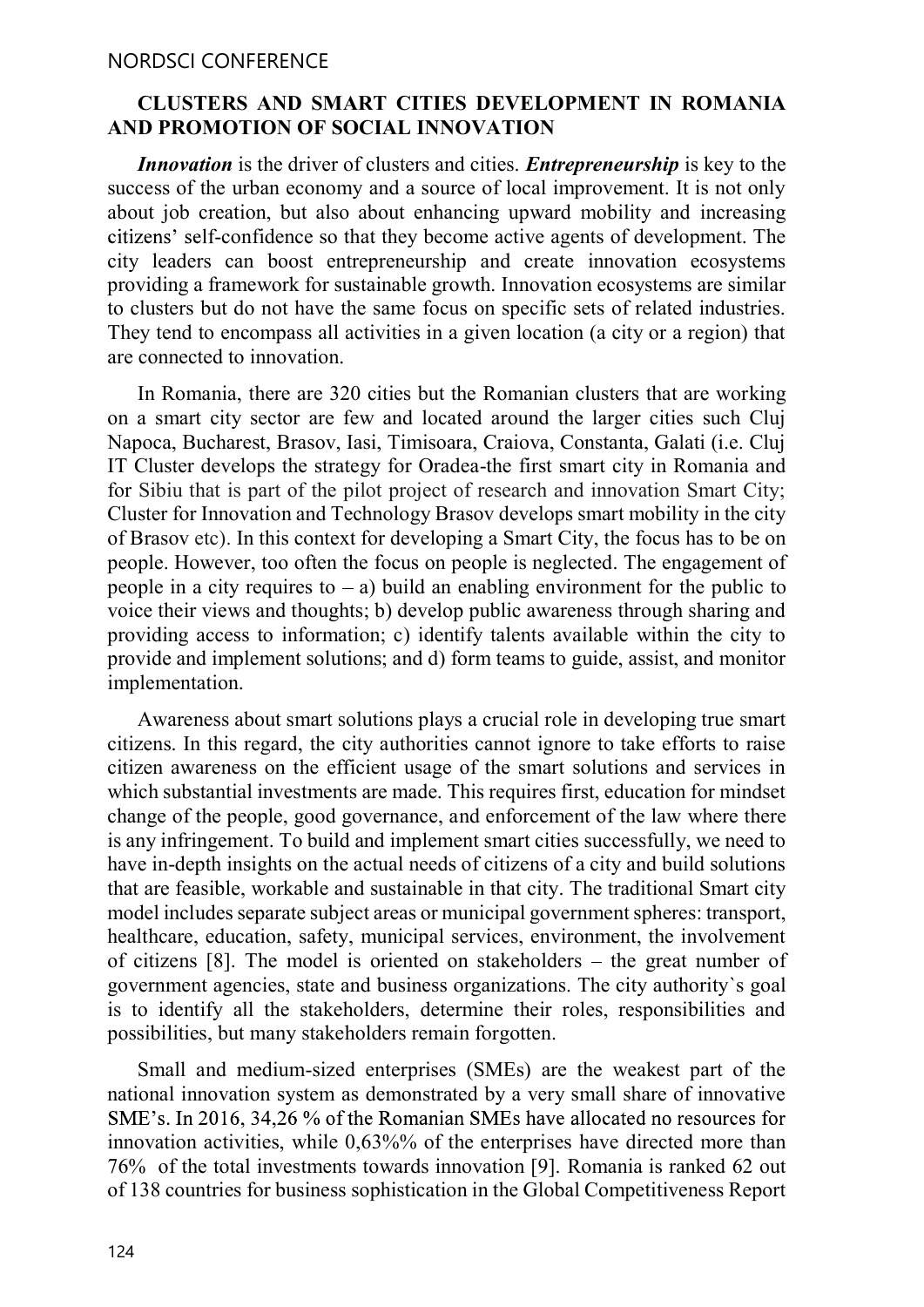2016 [10]. There is a low level of collaboration between SMEs and research entities demonstrated by only 1928 SMEs that are members in clusters..

Cities can act as platforms to drive innovation, sustainability, mobility, inclusivity. Small and medium-sized cities can also contribute to implementing new models of business mainly in creative and cultural sectors, tourism and ecotourism, textiles, wood and furniture etc.

Clusters play an important role as drivers of economic growth and innovation locally, regionally and nationally. Clustering and smart cities are team activities, not a solo effort and the success requires a core of motivated enthusiasts who would also inspire others to join in.

Clusters have emerged naturally and "bottom-up" from the regional level being mainly industry-driven ones, out of which the most important are those of the automotive sector, agro-food, energy and eco-constructions, creative and cultural sectors, wood and furniture, ICT, tourism, health and medical sciences. Furthermore, advanced are also clusters driven by universities and R&D institutes or by the local administration. The capacity of the Romanian cities and regions to innovate depends on many factors such as: the business culture, the skills and competences of the workforce, the existence of effective education and training institutions, innovation support services, technology transfer mechanisms, R&D&I and ICT infrastructure, the mobility of researchers, business incubators, new sources of finance and local creative potential etc. Good governance is also crucial.

Smart specialization strategies help regions to concentrate resources on a few key priorities. Clusters are used by cities and regions as platforms bringing together and mobilizing local actors to design and successfully implement smart specialization strategies, attracting innovative companies and creating more jobs at local level, implement of social innovation and eco-innovation. Clusters facilitate business opportunities and internationalization for SMEs that activate in cities and regions [11].

CLUSTERO - the Romanian Cluster Association www.clustero.eu is created in July 2011 and brings together 45 clusters and individuals with the purpose to coordinate the sustainable development of clusters in the eight Romanian development regions.. The role and activities of CLUSTERO are focused on: information, communication and knowledge transfer and networking; facilitator of the cross-cluster cooperation and internationalization; partner for the national, regional, European and international consortia in various projects; advisory point for new cluster initiatives formation and awareness building, training on cluster management and clusters promotion, helps clusters to develop a visible profile, lobbying etc.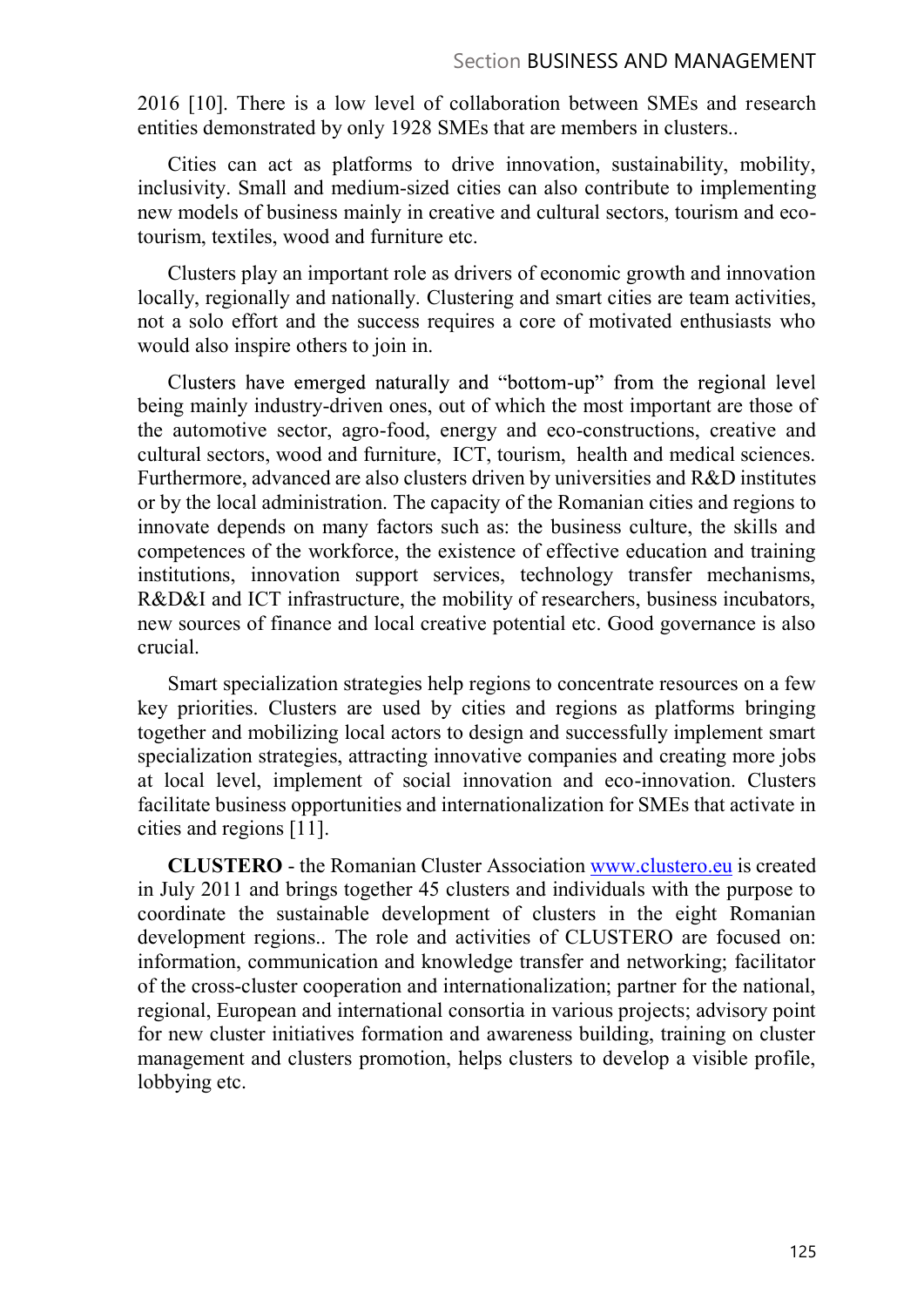#### NORDSCI CONFERENCE

# NEW METHODS IN SMART CITIES AND CLUSTERS ASSESSMENT

There are many different ways of assessing the smartness of cities and clusters. The first way of evaluating of city and cluster smartness is the usage of indicators, elaboration of indexes and city/cluster rankings.

Various evaluation methods, models for understanding and conceptualizing smart cities and clusters have been developed to explain the smart city and cluster concepts, which aim to define their scope, objectives and architectures.

A meaningful smart city assessment method should be able to measure individual well-being and satisfaction in the city in a comparable and dynamic way which is a very complex goal. Methodological limits, practical and economical obstacles of data collection at the settlement level are also affecting the elaboration of a better evaluation system. More specifically, focusing on the city's vision, strengths and weaknesses, using bottom-up approach assessment methods are needed.

Evaluation helps a) to explore the current status and position of settlements as smart cities, b) to present the relative position of cities to each other c) to explore the development or "movement" of cities towards becoming smart cities, d) to provide information and model future actions, e) to prepare, establish decisions and to determine development trends.

In comparative analyses, cities are evaluated and ranked according to their different economic, social and geographical parameters, not least in order to determine "leaders" and those, lagging behind, performing better and least settlements. The city rankings and lists were used by the cities as well, to elaborate development priorities and to improve the prestige and image of the settlements. Romanian cities as members of European urban system are facing global challenges as well: urbanization, ageing population, increasing unemployment, inadequate urban housing stock, climate change, environment pollution, unhealthy environment; traffic jams, inadequate public transport services (long travelling time, parking problems, problems of radial transport system); problems of waste management; inadequate support of regional and governmental authorities on sustainable urban development (need for more autonomy) [12].

Smart city uses technology that city services and systems are connected in a more intelligent and effective way and makes investments into human capital to increase quality of life. City administration puts inhabitants not services in to the center (less bureaucracy, more electronic spread of information and data, better capability to share with other institutions, better transparency) and creates an environment friendly and an intelligent transport system. Technology creates huge possibility to monitor the water and waste management and to assure a better public safety. Cost efficient social and health supply system, quality education and an attractive tourism are also important for cities to become smart. In Romania, the usage of opportunities given by ICT is further disappointingly low.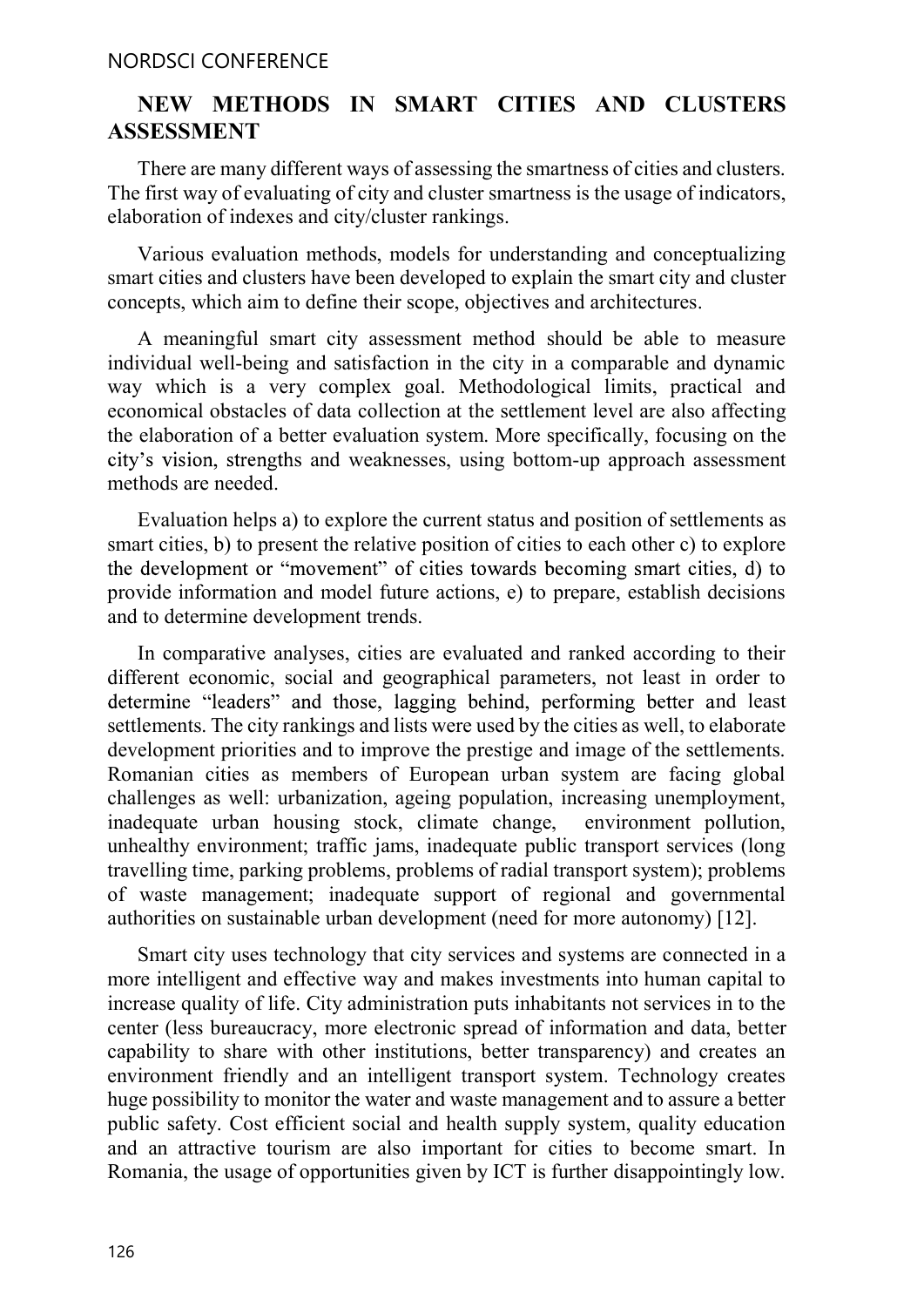Indicators and indexes are useful tools of preparation of location choices for enterprises or investments. They are also aiming at positioning cities according to their competitiveness, strength and weaknesses. Indicators are helping to elaborate strategic priorities and development possibilities. There are many advantages of using indicators and indexes for the evaluation of city smartness. City rankings attract lot of attention in both scientific and public life. They generate discussion and debate on smartness, competitiveness, quality of life, helping to rethink formerly elaborated strategies and development priorities. They also allow to position cities, can be marketing tools in city promotion and contribute to the success of city leaders [13]. The usage of indicators is relatively simple, clear, easily interpretable, easy to understand, visualize, compare and reproducible in time and space but there are some limits related to data collection, transparency, comparison of different indicators and methods (the lack of some information on social innovation and quality of services) etc.

As indicators and city rankings have their own limitations and problems, other possible methods were developed. One of them is the analysis followed by clustering. Romanian Clusters Association – CLUSTERO developed this method in relation with the "smartness" of a city (*i.e.* the relationships between Cluj Innovation City and the seven clusters to develop in top areas of agro-food, ICT-2 clusters, renewable energies, creative and cultural industries, wood and furniture, life style). The analysis follows changes in the dynamic of innovation, entrepreneurial culture, use of funds, number of enterprises and jobs created in clusters with influence on the city, progress of ICT (impact of social media, convergence of products and services, trans-sectoral approach of topics of interest, broad band etc), number of tourists, behavior of the consumer (personalization of products and services, immediate availability of products and services, shortening the life cycle of products, reduction of carbon footprint) etc. Romania adapted the triple helix paradigm (industry-R&D- public authorities) to institutions such as technology transfer centres, chambers of commerce, consultancy companies, civil community etc. Identifying the relevant stakeholders in a cluster is a challenge in Romania. In cities like Cluj, Oradea, Timisoara, Alba Iulia, Brasov, Iasi, Piatra Neamt, clusters help to develop the smart strategy of the city and to implement projects of interest for the quality of life of citizens and for their "happiness". But there is an increasing demand for including subjective factors into the evaluation. For this reason citizens are asked to fill questionnaires where they have to evaluate their medical status, well-being, satisfaction and happiness. A key issue that was identified when considering happiness of the cities, is the potential for inter-disciplinary research aimed at a better understanding of what makes a 'happy' city. For this, it is needed to conduct the analysis on a wide range of disciplines including geography, economics, sociology, urban and regional planning and psychology.

The paper shows that the assessment of smart city and cluster performances is complicated because there are many different factors of influence: culture, infrastructure, location, administration, local facilities, capabilities and limits etc.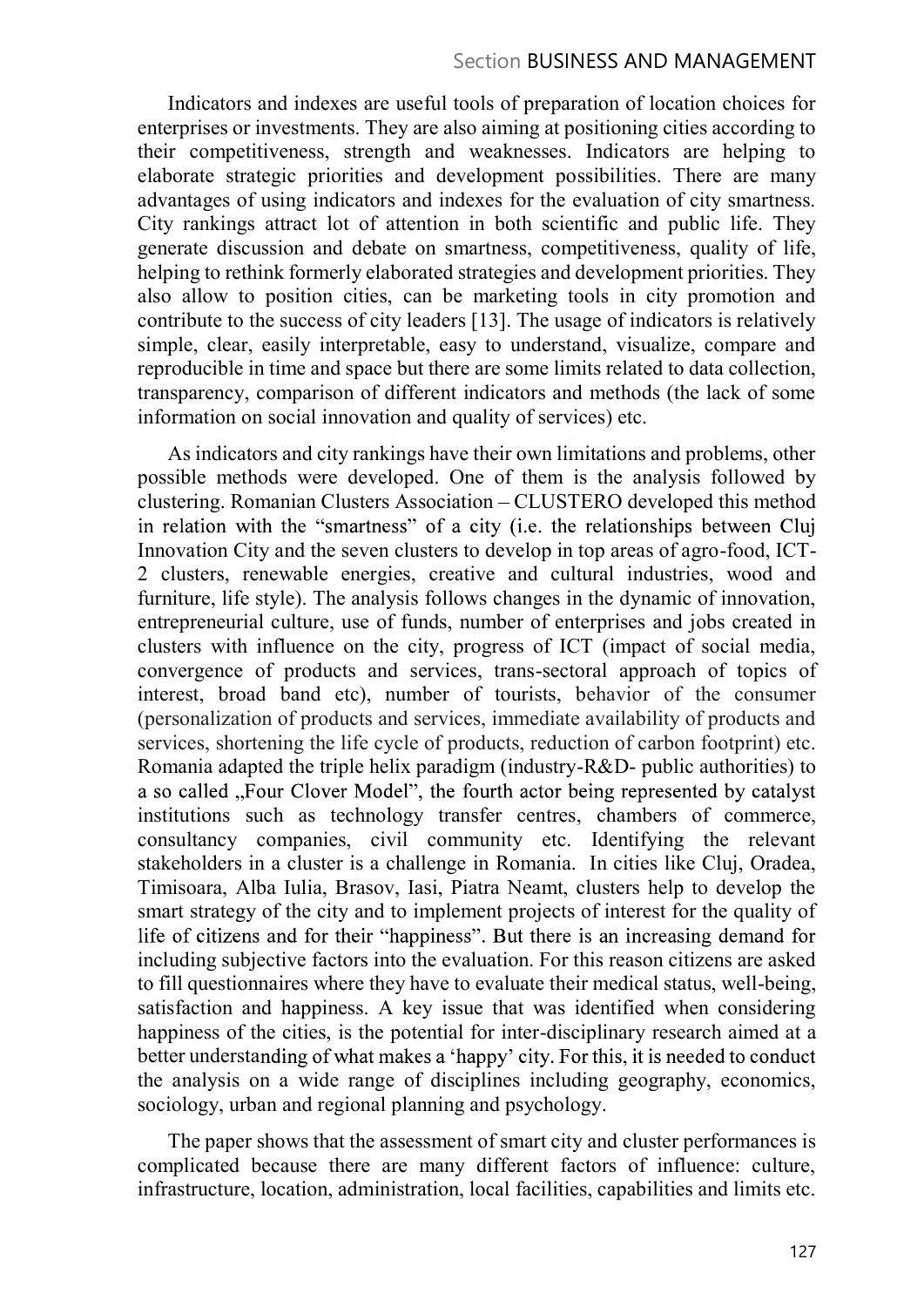#### NORDSCI CONFERENCE

More specific, focusing on city's vision, strengths and weaknesses, using bottomup assessment methods are needed for analysis of social innovation within clusters and smart cities.

# THE ORIGINAL CONTRIBUTION AND THE EXPECTED RESULTS

The original contribution of this paper consists in the promotion of first research in Romania of social innovation within clusters and smart cities. The methodology will give the possibility to better analyzing, evaluate and compare the social innovation cluster's performances. Foresight exercises, projects generation seminars, social innovation audits and business review, cross-cutting collaboration, collaboration platforms will be put in practice as tools for social innovation cluster and smart city development and for increasing their performances on the global market. The project proposes a transfer of know-how and innovation to clusters and smart cities from abroad to Romania within of important annual events like "EU-Asia Gateway 2018 - The 4th Transylvanian International Clusters Conference" that will take place in Cluj.

The research outcomes are the followings:

A first research on social innovation within clusters and smart cities in Romania, that creates links between research institutions and researchers from abroad and Romania;

A new guide for social innovation in the Romanian clusters and smart cities;

A set of recommendations for developing a support infrastructure for clusters and smart cities such as public, private and European funds (programs), training, networking etc.;

The new topics on social innovation in clusters and smart cities presented at the national/international scientific events (conferences, innovation forums, workshops, seminars) with different target groups: clusters, public authorities, R&D institutions and researchers, SMEs and sectors ;

A Romanian platform to share opinions on the research project and connected with the official website of the Romanian Cluster Association CLUSTERO (www.clustero.eu );

Specific leaflets, articles in different reviews about the research project.  $\bullet$ 

# **CONCLUSION**

Clusters and smart cities do not offer an instant solution that will work in all circumstances for the well-being of their members and communities. In Romania, clusters and smart cities are essential, but to be effective they need the right framework of funding, commitment, and support for smart specialization and creating an open space for cross-fertilization. Building trust is critical for cooperation and involves focusing on strengths, adding value and connecting the right people in certain expertise domains.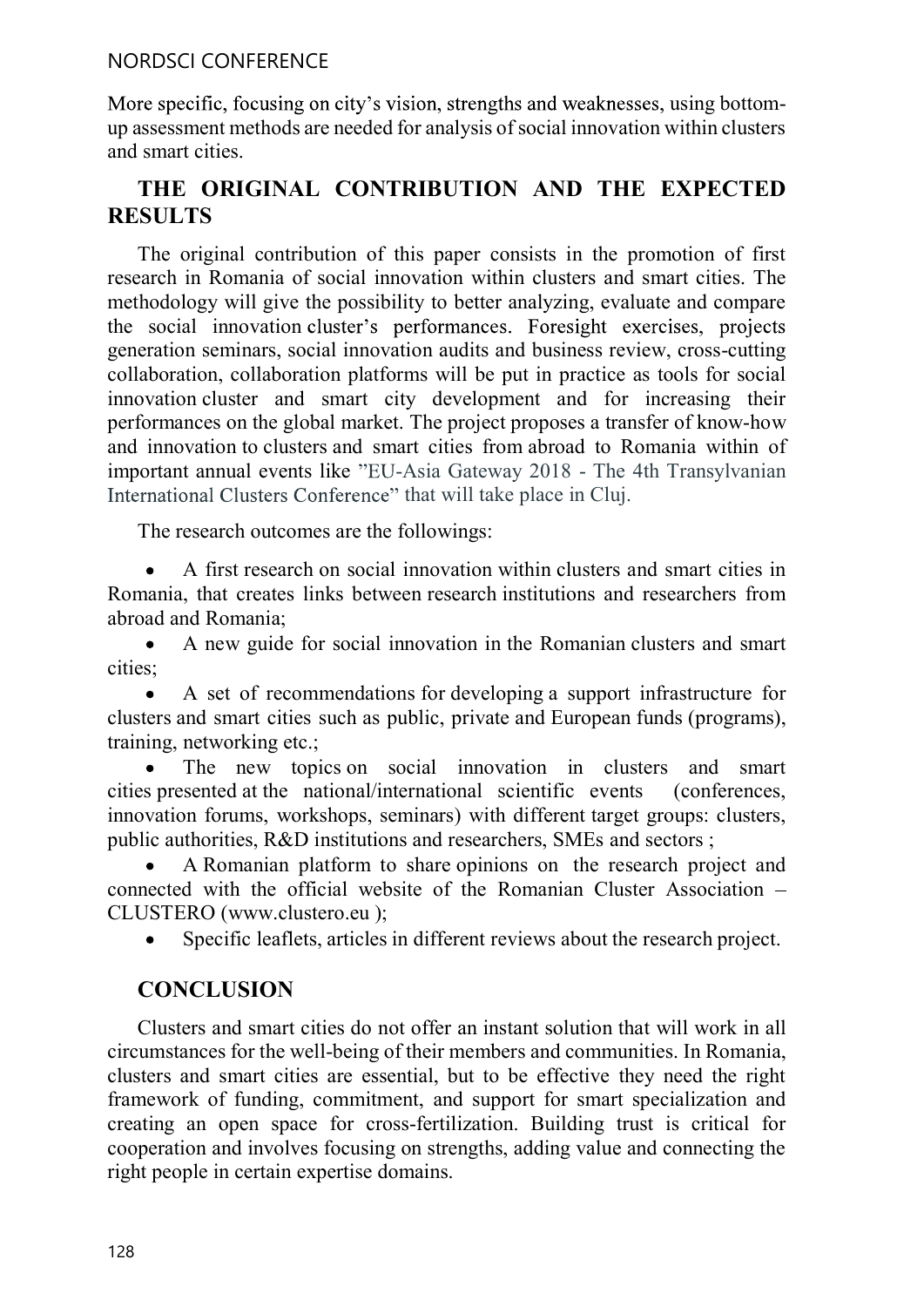Smart specialization needs to be broken down into concrete opportunities, as is reflected in the emphasis on a niche and value-chain development. This involves a region identifying its own advantages, and becoming the starting point for internationalization and strategic partnering efforts. Local policymakers have to intercept the evolution of the territory to create and consolidate regional branding strategies connected to the clusters and smart cities. Exchange of best practices and cooperation between clusters and smart cities improve their activities, strategy and services, internationalization and communication, marketing and branding, promotion in EU networks and partnerships for EU projects (Horizon 2020, COSME, INTERREG, Creative Europe etc. This paper demonstrates the importance of clusters and smart cities for implementing social innovation as well as the need of cooperation within European regional networks.

## ACKNOWLEDGEMENTS

This work has been done within the project "CLUSTERIX 2.0 - New Models of Innovation for Strategic Cluster Partnerships" within Interreg Europe Programme financed by European Regional Development Found (Contract: PGI00274 ).

## REFERENCES

[1] James A., Phills Jr., Deiglmeier K., Dale T. M., Rediscovering Social Innovation, Stanford Social Innovation Review, USA, vol.6/Isuue 4, pp. 87-102 2008;

[2] Ketels C., Protsiv S., European Cluster Panorama Report, European Commission, Sweden, pp. 47-55 2016;

[3] Mosannenzadeh F., Vettorato D., Defining smart city: a conceptual framework based on keyword analysis, TEMA Journal of Land Use Mobility and Environment, Holland, pp. 684-694, 2014;

[4] Porter E. M., Toward a New Conception of the Environment-Competitiveness Relationship, USA, Vol. 9/Issue 4, pp.76-89, 1995;

[5] Deakin M., Husam A. W., From intelligent to smart cities, UK, vol.1, pp. 134-139 2011;

[6] European Economic and Social Committee, Intelligent cities as the engine of a new industrial policy in Europe, pp. 2-11, 2015;

[7] Cristea M., Mare C., Moldovan C., China A., Farole T., Vintan A., Park J., Garrett K. P., Ionescu-Heroiu M., Magnet Cities: Migration and Commuting in Romania. World Bank, https://openknowledge.worldbank.org/handle/10986/27874 License: CC BY 3.0 IGO, Romania, pp. 47-62, 2017;

[8] Narmeen, Z. B., Jawwad, A. S., Smart City Architecture: Vision and Challenges, (IJACSA) International Journal of Advanced Computer Science and Applications, Vol. 6 /Issue 11, pp. 246 – 255, 2015;

[9] Nicolescu. O., White Charter of Romanian SMEs, http://www.aippimm.ro/ files/articles\_files/57/6521/white-charter-of-romanian-smes-2016.pdf, Romania, pp. 26-52, 2016;